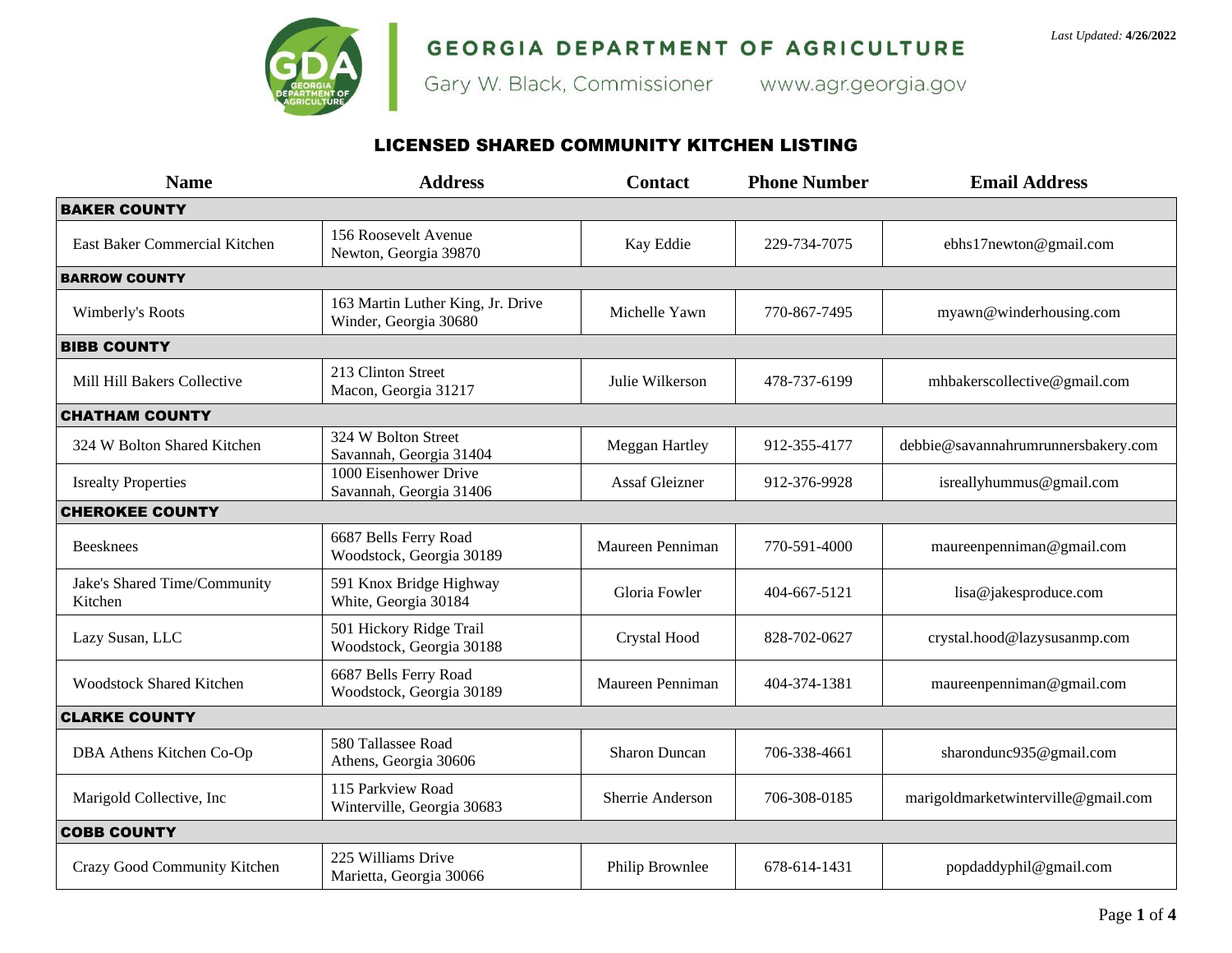### **LICENSED SHARED COMMUNITY KITCHEN LISTING** *Last Updated:* **4/26/2022**

| <b>Name</b>                     | <b>Address</b>                                                        | <b>Contact</b>         | <b>Phone Number</b> | <b>Email Address</b>      |  |
|---------------------------------|-----------------------------------------------------------------------|------------------------|---------------------|---------------------------|--|
| <b>COBB COUNTY</b> (cont.)      |                                                                       |                        |                     |                           |  |
| Fat Lady Baker Shared Kitchen   | 2995 Johnson Ferry Road<br>Marietta, Georgia 30062                    | Nancy McKinney         | 770-587-3005        | nancy@fatladybaker.com    |  |
| Paul's Pot Pies Shared Kitchen  | 2750 Jiles Road<br>Kennesaw, Georgia 30144                            | Paul Lubertazzi        | 678-571-4912        | paulspotpie@gmail.com     |  |
| <b>COWETA COUNTY</b>            |                                                                       |                        |                     |                           |  |
| Hope's Homemade Artisan Kitchen | 1690 Highway 34 East<br>Newnan, Georgia 30265                         | <b>Brittany Murray</b> | 404-263-8845        | hopemurray4956@yahoo.com  |  |
| <b>DEKALB COUNTY</b>            |                                                                       |                        |                     |                           |  |
| Atlanta Meal Prep, LLC          | 2752 East Ponce de Leon Avenue<br>Decatur, Georgia 30030              | Esbertha Lewis         | 404-805-4726        | order@atlantamealprep.com |  |
| Banjo Shared Kitchen            | 121 Center Street<br>Avondale Estates, Georgia 30002                  | William Atchison       | 205-563-6847        | theguy@banjocoldbrewcom   |  |
| J's Kitchen Culinary Incubator  | 3996 Pleasantdale Road<br>Atlanta, Georgia 30340                      | Jonnetta Patton        | 770-416-8619        | jpatton@jpatmgmt.com      |  |
| Kitchen Space, LLC              | 4064 Flowers Road<br>Atlanta, Georgia 30360                           | Leutz Pean             | 617-201-7332        | leutzppean@gmail.com      |  |
| Leaven Kitchen                  | 215 Laredo Drive<br>Decatur, Georgia 30030                            | Krystle Rodriguez      | 404-668-3969        | info@leavenkitchen.com    |  |
| Nature's Vine                   | 330 Marjan Drive<br>Atlanta, Georgia 30340                            | Nichole Robinson       | 770-990-3266        | naturesvineinc@gmail.com  |  |
| Prep                            | 3300 Marjan Drive<br>Atlanta, Georgia 30340                           | Doug Marranci          | 404-920-4150        | dougm@prepatl.com         |  |
| Prep                            | 1927 Lakeside Parkway<br>Tucker, Georgia 30084                        | Doug Marranci          | 404-920-4150        | dougm@prepatl.com         |  |
| <b>FULTON COUNTY</b>            |                                                                       |                        |                     |                           |  |
| A Haute Cookie                  | 529 North Central Avenue<br>Hapeville, Georgia 30354                  | Shianna White          | 404-883-6424        | info@ahautecookie.com     |  |
| <b>Bavard Kitchen</b>           | 1475 Atlanta Industrial Way NW<br>Atlanta, Georgia 30331              | Ali Moradi             | $(813) 817 - 4661$  | mybavard@yahoo.com        |  |
| Cami Cakes, LLC                 | 1201 West Lane<br>Atlanta, Georgia 30318                              | Andra Hall             | 404-819-0238        | curtishall@camicakes.com  |  |
| <b>Dream Provisions</b>         | 448 Ralph David Abernathy Blvd SW,<br>Suite #6 Atlanta, Georgia 30312 | Tina Manwiller         | 404-341-2887        | hello@dreamprovisions.com |  |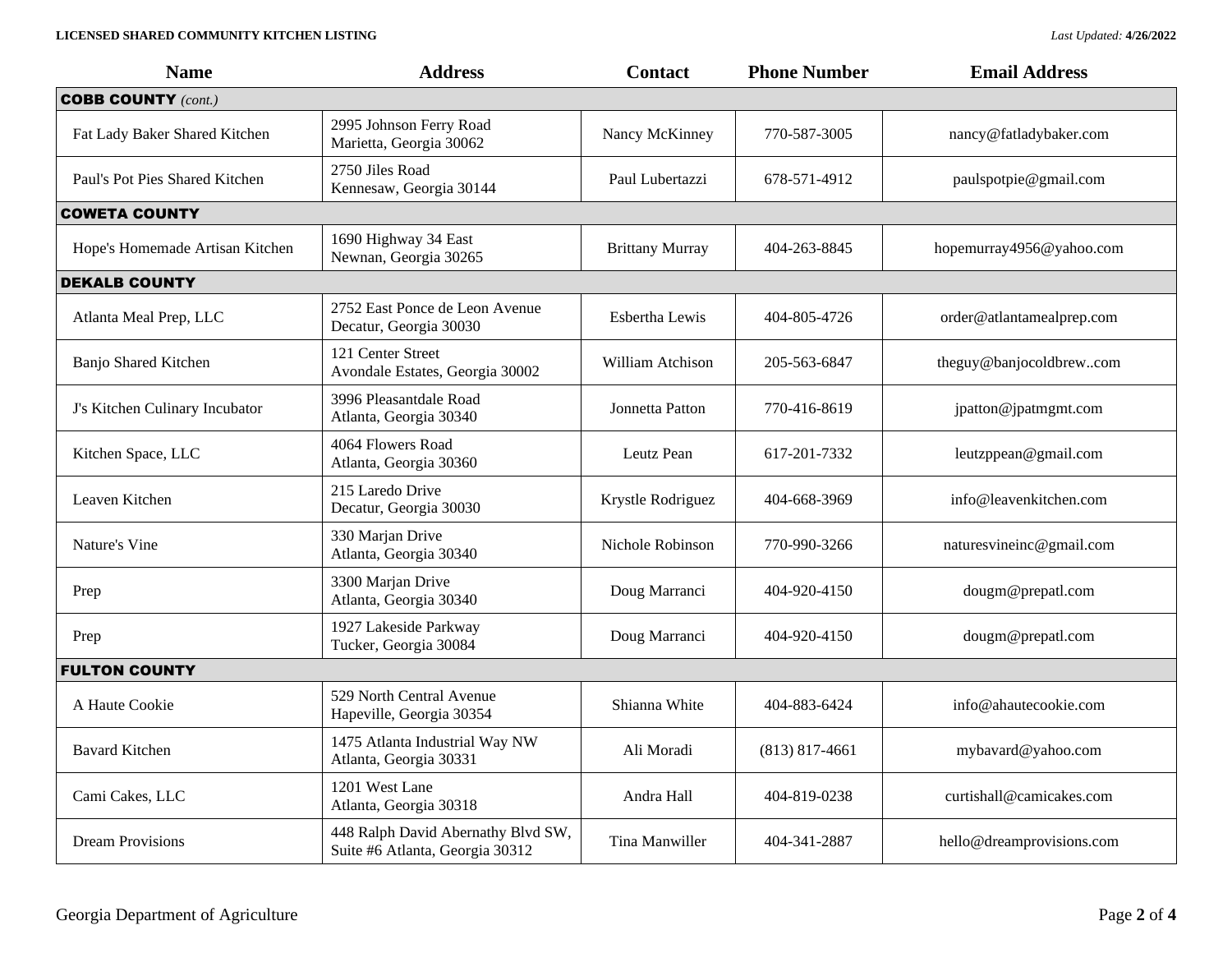### **LICENSED SHARED COMMUNITY KITCHEN LISTING** *Last Updated:* **4/26/2022**

| <b>Name</b>                                 | <b>Address</b>                                               | <b>Contact</b>         | <b>Phone Number</b>    | <b>Email Address</b>             |
|---------------------------------------------|--------------------------------------------------------------|------------------------|------------------------|----------------------------------|
| <b>FULTON COUNTY (cont.)</b>                |                                                              |                        |                        |                                  |
| High Cotton Company, LLC                    | 2080 Defoor Avenue<br>Atlanta, Georgia 30318                 | Lisa Kirkpatrick       | 404-394-1994           | lisa@highcottoncashews.com       |
| Irwin Street Community Kitchens             | 660 Irwin Street<br>Atlanta, Georgia 30312                   | Jake Rothschild        | 404-889-6568           | jdratlanta@gmail.com             |
| Little Tart Community Kitchen               | 437 Memorial Drive SE<br>Atlanta, Georgia 30312              | Sarah O'Brien          | 404-348-4797<br>Ext. 1 | sarah@littlletartatl.com         |
| Marddy's Shared Kitchen                     | 1017 Fair Street Southwest<br>Atlanta, Georgia 30310         | <b>Keitra Bates</b>    | 404-322-7671           | keitrab@gmail.com                |
| White Street Community Kitchen              | 1038 White Street<br>Atlanta, Georgia 30310                  | Melanie Wade           | 770-823-9568           | melanie@culturedsouth.com        |
| <b>GILMER COUNTY</b>                        |                                                              |                        |                        |                                  |
| <b>Gilmer County Cannery</b>                | 835 Clear Creek School Road<br>Ellijay, Georgia 30540        | Michael Bushey         | 706-276-5095           | michael.bushey@gilmerschools.com |
| <b>GWINNETT COUNTY</b>                      |                                                              |                        |                        |                                  |
| 24/7 Shared Kitchen                         | 245 Scenic Highway<br>Lawrenceville, Georgia 30046           | Cornelia Florea        | 404-484-4588           | corneilaflorea@yahoo.com         |
| Apple Butter Bakery & Custom Cake<br>Shoppe | 5370 Stone Mountain Highway<br>Stone Mountain, Georgia 30087 | Shellane Brown         | 678-476-0902           | shellane@applebutterbakery.com   |
| Christophe's To Go                          | 4475 Peachtree Lakes Drive<br>Berkley Lake, Georgia 30096    | <b>Alexander Covey</b> | 678-686-0599           | billing@christophestogo.com      |
| (The) Local Pantry                          | 2715 Buford Highway<br>Duluth, Georgia 30096                 | Rajesh Mittal          | 678-367-8253           | raj@pestolove.com                |
| Rancho Alegre                               | 2225 Givens Road<br>Dacula, Georgia 30019                    | Pilar Quintero         | 770-616-4119           | support@ranchoalegrefarm.com     |
| Unity Atlanta Church                        | 3597 Parkway Lane<br>Norcross, Georgia 30092                 | Elizabeth Falkner      | 770-441-0585           | liz@unityatl.org                 |
| VN Sandwiches & Desserts                    | 5495 Jimmy Carter Boulevard<br>Norcross, Georgia 30093       | Anh Hoang Nguyen       | 470-609-9999           | tstofu.ga@gmail.com              |
| <b>HARRIS COUNTY</b>                        |                                                              |                        |                        |                                  |
| Chipley CO-OP Kitchen                       | 206 North King Avenue<br>Pine Mountain, Georgia 31822        | John Willis, Sr.       | 706-457-1978           | wheelisagr@bellsouth.net         |
| <b>IRWIN COUNTY</b>                         |                                                              |                        |                        |                                  |
| Fourth & Cherry Foods                       | 104 South Cherry Street<br>Ocilla, Georgia 31774             | Matt Seale             | 229-425-9416           | foods@fourthandcherry.com        |